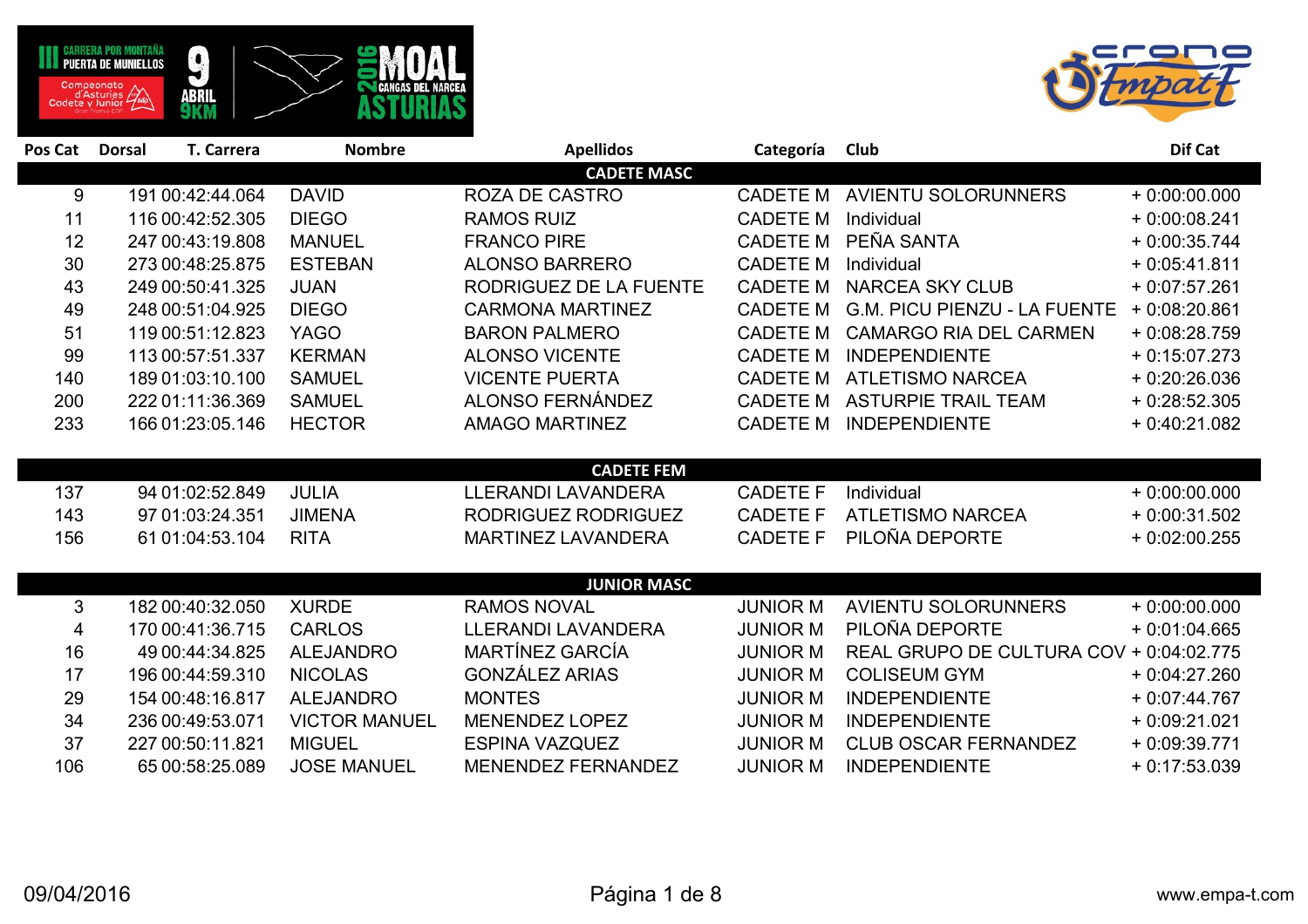|         | RRERA POR MONTANA<br><b>PUERTA DE MUNIELLOS</b><br>Campeonato<br>d'Asturies<br>Cadete y Junior | $\mathbf{r}$<br>ABRIL<br>9KM |                    |                          |                 |                                   |                |
|---------|------------------------------------------------------------------------------------------------|------------------------------|--------------------|--------------------------|-----------------|-----------------------------------|----------------|
| Pos Cat | <b>Dorsal</b>                                                                                  | T. Carrera                   | <b>Nombre</b>      | <b>Apellidos</b>         | Categoría       | Club                              | Dif Cat        |
|         |                                                                                                |                              |                    | <b>JUNIOR FEM</b>        |                 |                                   |                |
| 116     |                                                                                                | 110 00:59:59.130             | <b>MAEVE</b>       | <b>ALVARO BELLO</b>      | <b>JUNIOR F</b> | C.D. RELIEVE                      | $+0.00:00.000$ |
| 171     |                                                                                                | 137 01:06:43.108             | <b>PAULA</b>       | MUÑIZ VARELA             | <b>JUNIOR F</b> | <b>GM REINOASTUR</b>              | $+0.06:43.978$ |
|         |                                                                                                |                              |                    | <b>SUB-23 MAS</b>        |                 |                                   |                |
| 21      |                                                                                                | 259 00:46:02.815             | <b>MIGUEL</b>      | <b>GOMEZ DIAZ</b>        | <b>SUB-23 M</b> | Individual                        | $+0.00:00.000$ |
| 23      |                                                                                                | 233 00:46:40.064             | <b>DARIO</b>       | <b>RON MENENDEZ</b>      | <b>SUB-23 M</b> | A.D.MOAL                          | $+0.00:37.249$ |
| 80      |                                                                                                | 181 00:55:35.333             | <b>AITOR</b>       | <b>GONZÁLEZ MENÉNDEZ</b> | <b>SUB-23 M</b> | Individual                        | $+0.09:32.518$ |
| 181     |                                                                                                | 261 01:08:06.305             | <b>CHRISTIAN</b>   | PATIÑO GUNDÍN            | <b>SUB-23 M</b> | <b>INDEPENDIENTE</b>              | $+0.22:03.490$ |
|         |                                                                                                |                              |                    |                          |                 |                                   |                |
|         |                                                                                                |                              |                    | <b>SENIOR MASC</b>       |                 |                                   |                |
| 1       |                                                                                                | 175 00:35:26.039             | <b>MARTIN</b>      | <b>ALVAREZ ESPINAR</b>   | <b>SENIOR M</b> | PILOÑA DEPORTE                    | $+0:00:00.000$ |
| 2       |                                                                                                | 168 00:36:53.793             | <b>OSCAR</b>       | <b>BUJÁN RODRÍGUEZ</b>   | <b>SENIOR M</b> | <b>ATLESTISMO LOURENZA</b>        | $+0.01:27.754$ |
| 5       |                                                                                                | 6 00:41:46.810               | <b>ADRIAN</b>      | <b>GONZALEZ MENENDEZ</b> | <b>SENIOR M</b> | <b>BARRIGA HUBIERA CYCLING TE</b> | $+0.06:20.771$ |
| 10      |                                                                                                | 90 00:42:51.804              | <b>JAIRO</b>       | LÓPEZ FERREIRA           | <b>SENIOR M</b> | <b>INDEPENDIENTE</b>              | $+0.07:25.765$ |
| 13      |                                                                                                | 237 00:43:20.308             | <b>JOSE</b>        | PELAEZ GARCIA            | <b>SENIOR M</b> | Individual                        | $+0.07:54.269$ |
| 14      |                                                                                                | 131 00:43:49.060             | <b>ALBERTO</b>     | <b>AVIN CRESPO</b>       | <b>SENIOR M</b> | <b>AVIENTU SOLORUNNERS</b>        | $+0.08:23.021$ |
| 22      |                                                                                                | 5 00:46:10.835               | <b>LUIS JAVIER</b> | MENENDEZ FERNANDEZ       | <b>SENIOR M</b> | <b>NORTESUR</b>                   | $+0:10:44.796$ |
| 24      |                                                                                                | 72 00:47:00.064              | <b>BRUNO</b>       | <b>FERNANDEZ ESPINA</b>  | <b>SENIOR M</b> | <b>CLUB CICLISTA EO</b>           | $+0:11:34.025$ |
| 27      |                                                                                                | 17 00:47:48.317              | <b>ALBERTO</b>     | <b>CANCIO FERVIENZA</b>  | <b>SENIOR M</b> | <b>INDEPENDIENTE</b>              | $+0:12:22.278$ |
| 31      |                                                                                                | 277 00:48:59.875             | <b>ROBERTO</b>     | SANMARTINO GONZALEZ      | <b>SENIOR M</b> | <b>AVIENTU SOLORUNNERS</b>        | $+0:13:33.836$ |
| 32      |                                                                                                | 13 00:49:32.070              | <b>JOSÉ LUIS</b>   | <b>BERLANGA IGLESIAS</b> | <b>SENIOR M</b> | Individual                        | $+0:14:06.031$ |
| 33      |                                                                                                | 40 00:49:42.905              | <b>LUIS</b>        | ESTÉFANO LÓPEZ           | <b>SENIOR M</b> | <b>CLUB OSCAR FERNANDEZ</b>       | $+0:14:16.866$ |
| 36      |                                                                                                | 89 00:50:03.074              | <b>FERNANDO</b>    | <b>CUETO IGLESIAS</b>    | <b>SENIOR M</b> | <b>LOS TRACTORINES</b>            | $+0:14:37.035$ |
| 39      |                                                                                                | 160 00:50:22.323             | <b>PABLO</b>       | <b>DIAZ SUAREZ</b>       | <b>SENIOR M</b> | C.D. RELIEVE                      | $+0:14:56.284$ |
| 41      |                                                                                                | 205 00:50:30.072             | <b>DANIEL</b>      | <b>GONZALEZ MARRON</b>   | <b>SENIOR M</b> | Individual                        | $+0:15:04.033$ |
| 42      |                                                                                                | 15 00:50:36.535              | <b>ANTONIO</b>     | <b>BERLANGA IGLESIAS</b> | <b>SENIOR M</b> | <b>LANGREO TRAIL TEAM</b>         | $+0:15:10.496$ |
| 46      |                                                                                                | 202 00:50:52.074             | <b>BERNARDO</b>    | <b>GARCIA CASO</b>       | <b>SENIOR M</b> | <b>CLUB ATLETISMO CONDOR</b>      | $+0:15:26.035$ |
| 50      |                                                                                                | 29 00:51:09.326              | <b>JAVIER</b>      | <b>FERNANDEZ GOMEZ</b>   | <b>SENIOR M</b> | A.D. MOAL                         | $+0:15:43.287$ |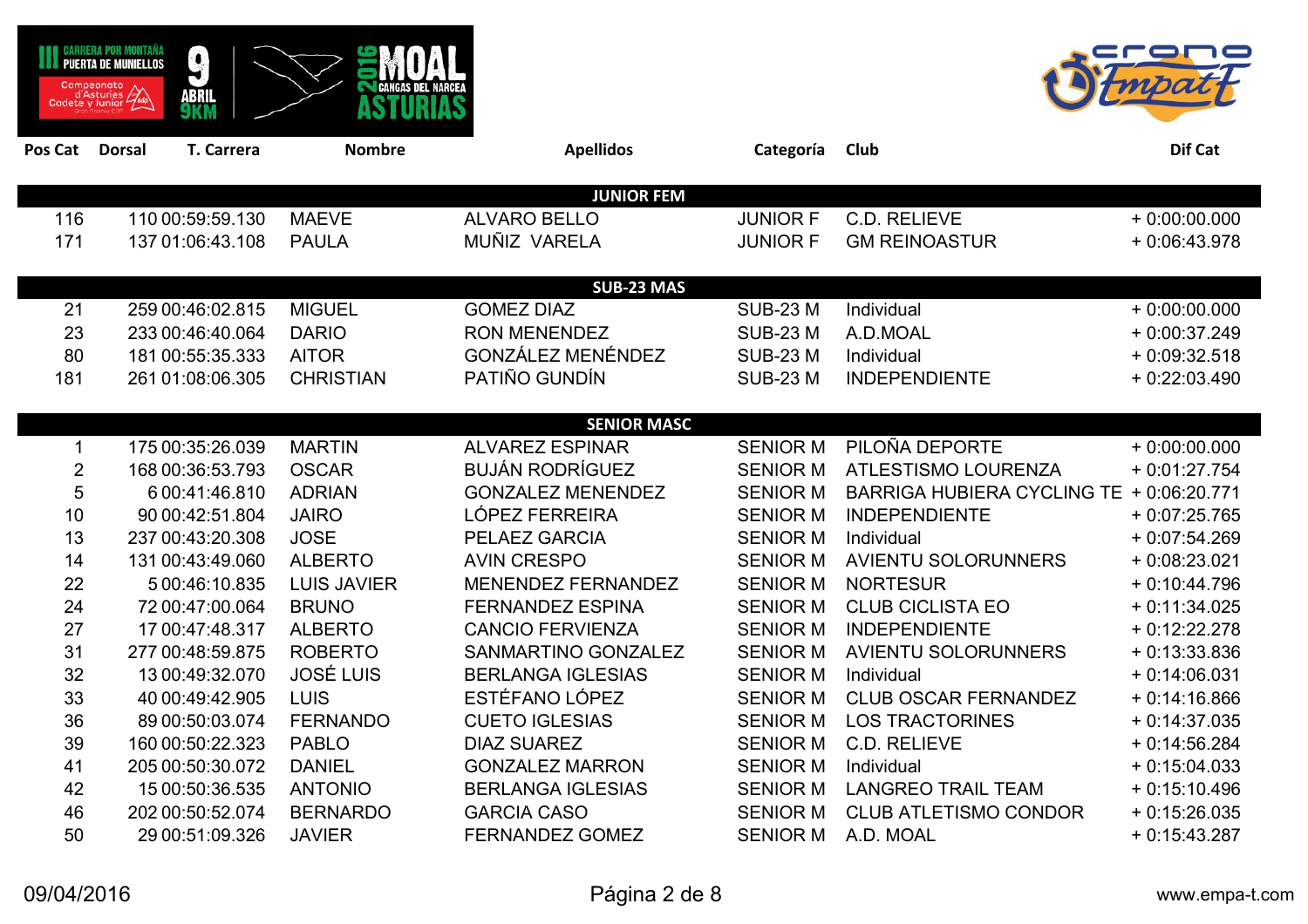



| Pos Cat | <b>Dorsal</b>    | T. Carrera      | <b>Nombre</b>       | <b>Apellidos</b>           | Categoría       | Club                         | Dif Cat        |
|---------|------------------|-----------------|---------------------|----------------------------|-----------------|------------------------------|----------------|
| 54      | 185 00:51:48.115 |                 | <b>SERINO</b>       | <b>GONZALEZ GARCIA</b>     | <b>SENIOR M</b> | AVIENTU SOLORUNNERS          | $+0.16:22.076$ |
| 56      | 128 00:52:04.975 |                 | <b>JOSE LUIS</b>    | <b>BOTO GONZALEZ</b>       | <b>SENIOR M</b> | <b>OBANCA TEAM</b>           | $+0.16.38.936$ |
| 58      | 171 00:52:14.328 |                 | <b>ALBERTO</b>      | <b>PAJARES SAN MIGUEL</b>  | <b>SENIOR M</b> | <b>CLUB ATLE</b>             | $+0.16:48.289$ |
| 59      | 228 00:52:22.327 |                 | <b>DAVID</b>        | <b>HUERGO ALVAREZ</b>      | <b>SENIOR M</b> | <b>INDEPENDIENTE</b>         | $+0.16:56.288$ |
| 61      |                  | 60 00:52:57.362 | F IVÁN              | <b>CASTRO PRESOL</b>       | <b>SENIOR M</b> | <b>INDEPENDIENTE</b>         | $+0:17:31.323$ |
| 64      | 201 00:53:09.335 |                 | <b>LUIS ALBERTO</b> | <b>ALVAREZ MENENDEZ</b>    | <b>SENIOR M</b> | <b>INDEPENDIENTE</b>         | $+0:17:43.296$ |
| 65      | 133 00:53:22.081 |                 | <b>CRISTIAN</b>     | <b>BARBEIRO SAN MIGUEL</b> | <b>SENIOR M</b> | <b>GM CUMBRE LLANGREU</b>    | $+0:17:56.042$ |
| 66      | 126 00:53:30.085 |                 | <b>SERGIO</b>       | FERNÁNDEZ MARTÍNEZ         | <b>SENIOR M</b> | <b>INDEPENDIENTE</b>         | $+0.18.04.046$ |
| 67      | 183 00:53:41.985 |                 | <b>ADRIAN</b>       | ALVAREZ GONZALEZ           | <b>SENIOR M</b> | AD SIN FRONTERAS             | $+0.18:15.946$ |
| 69      | 200 00:54:09.836 |                 | <b>PABLO</b>        | DE LA HOZ TERNERO          | <b>SENIOR M</b> | <b>DEPORTES MLBLACK</b>      | $+0.18:43.797$ |
| 71      | 221 00:54:35.995 |                 | <b>DANIEL</b>       | <b>LORENZO LLORCA</b>      | <b>SENIOR M</b> | <b>INDEPENDIENTE</b>         | $+0.19.09.956$ |
| 74      |                  | 62 00:54:57.121 | <b>MARCOS</b>       | <b>AUMENTE PÉREZ</b>       | <b>SENIOR M</b> | <b>INDEPENDIENTE</b>         | $+0.19.31.082$ |
| 76      | 213 00:55:12.082 |                 | <b>ALBERTO</b>      | <b>MARTINEZ GARCIA</b>     | <b>SENIOR M</b> | <b>TEAM TAXUS</b>            | $+0.19:46.043$ |
| 79      |                  | 37 00:55:22.832 | <b>VICTOR</b>       | <b>CAMPA RODRIGUEZ</b>     | <b>SENIOR M</b> | Individual                   | $+0.19.56.793$ |
| 81      |                  | 88 00:55:47.835 | <b>MARCOS</b>       | DE LA VEGA ORDIALES        | <b>SENIOR M</b> | <b>LOS TRACTORINES</b>       | $+0.20:21.796$ |
| 82      |                  | 1 00:55:56.084  | <b>FERNANDO</b>     | FERNANDEZ LOPEZ            | <b>SENIOR M</b> | <b>LANGREO TRAIL TEAM</b>    | $+0.20:30.045$ |
| 83      |                  | 10 00:56:00.225 | <b>ROBERTO</b>      | FERNÁNDEZ VILLAR           | <b>SENIOR M</b> | <b>INDEPENDIENTE</b>         | $+0.20.34.186$ |
| 84      | 152 00:56:11.087 |                 | <b>SANTIAGO</b>     | <b>DIAZ CANOSA</b>         | <b>SENIOR M</b> | Individual                   | $+0.20:45.048$ |
| 85      | 180 00:56:22.085 |                 | <b>ALBERTO</b>      | <b>GONZALEZ IGLESIAS</b>   | <b>SENIOR M</b> | G.M. PICU PIENZU - LA FUENTE | $+0.20:56.046$ |
| 86      |                  | 75 00:56:25.339 | <b>ALEJANDRO</b>    | ÁLVAREZ VALDÉS             | <b>SENIOR M</b> | <b>NUN GARRES</b>            | $+0.20:59.300$ |
| 88      |                  | 86 00:56:27.065 | <b>DAVID</b>        | <b>ALVAREZ FERNANDEZ</b>   | <b>SENIOR M</b> | <b>OVIEDO TRAIL</b>          | $+0.21:01.026$ |
| 89      |                  | 50 00:56:27.334 | <b>ALEJANDRO</b>    | <b>MENENDEZ MIGUELEZ</b>   | <b>SENIOR M</b> | <b>CLUB ATLETISMO CONDOR</b> | $+0.21:01.295$ |
| 91      |                  | 21 00:56:46.345 | <b>MANUEL</b>       | <b>ANTON RODRIGUEZ</b>     | <b>SENIOR M</b> | <b>TOUS PA TOUS</b>          | $+0.21:20.306$ |
| 92      | 241 00:56:47.087 |                 | <b>JAVIER</b>       | <b>AVELLO DIAZ</b>         | <b>SENIOR M</b> | <b>INDEPENDIENTE</b>         | $+0.21:21.048$ |
| 95      | 194 00:56:58.045 |                 | <b>SANTIAGO</b>     | <b>GARCÍA CARBALLIDO</b>   | <b>SENIOR M</b> | <b>INDEPENDIENTE</b>         | $+0.21:32.006$ |
| 101     | 223 00:57:56.839 |                 | <b>PEDRO</b>        | <b>JIMÉNEZ SÁNCHEZ</b>     | <b>SENIOR M</b> | <b>NORTESUR</b>              | $+0.22:30.800$ |
| 102     | 193 00:58:01.089 |                 | <b>SERGIO</b>       | <b>GARCÍA COLUNGA</b>      | <b>SENIOR M</b> | <b>NORTESUR</b>              | $+0.22:35.050$ |
| 105     |                  | 73 00:58:18.339 | <b>LUCAS</b>        | <b>CASTRO LLAMES</b>       | <b>SENIOR M</b> | <b>GM MONSACRO</b>           | $+0.22:52.300$ |
| 110     | 177 00:58:52.340 |                 | <b>JONATHAN</b>     | <b>HERNÁNDEZ REYES</b>     | <b>SENIOR M</b> | <b>INDEPENDIENTE</b>         | $+0.23:26.301$ |
| 113     | 243 00:58:59.091 |                 | <b>ALBERTO</b>      | NIETO MARRÓN               | <b>SENIOR M</b> | <b>CLUB ATLETISMO CONDOR</b> | $+0.23:33.052$ |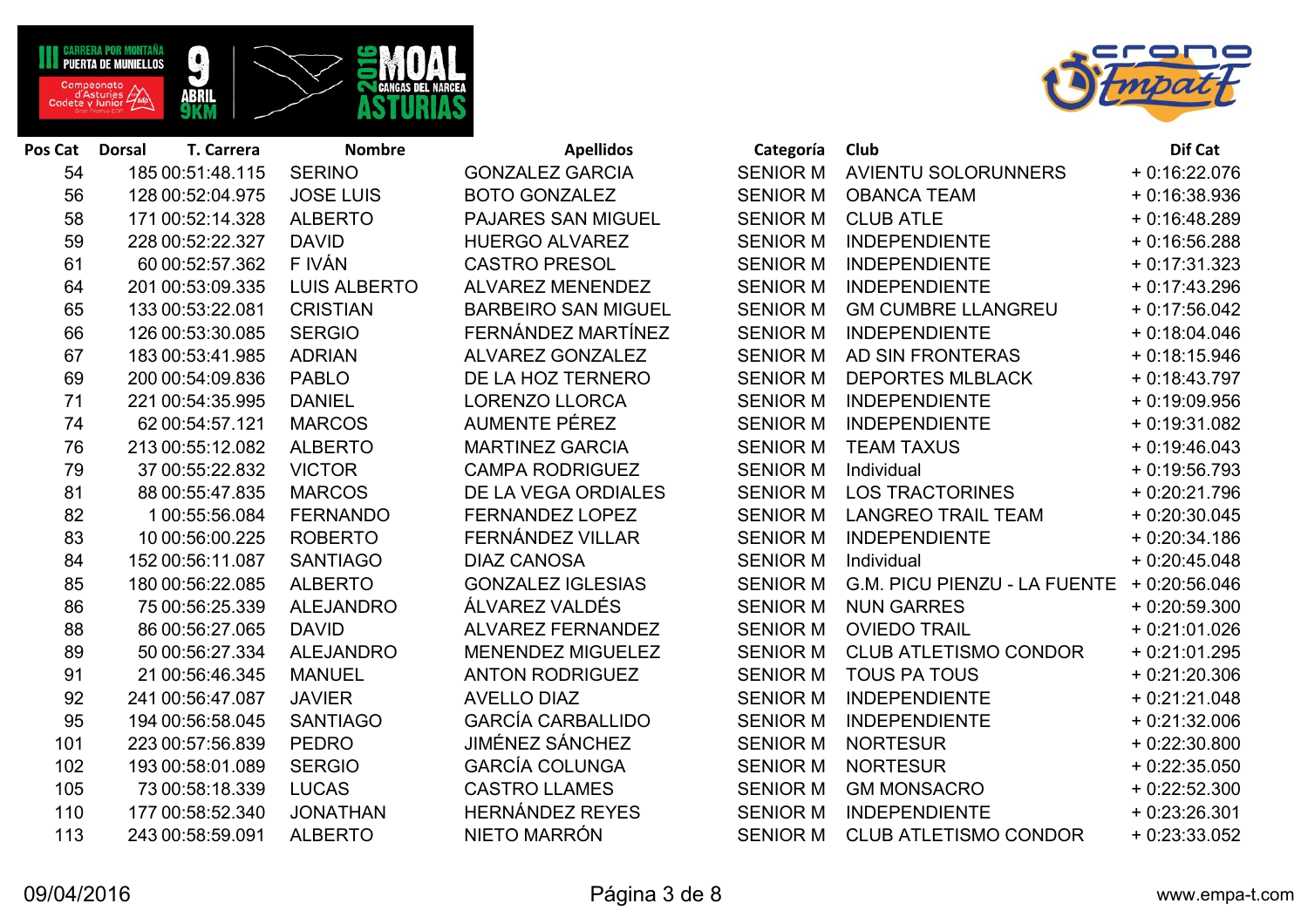



| Pos Cat | T. Carrera<br><b>Dorsal</b> | <b>Nombre</b>       | <b>Apellidos</b>             | Categoría       | Club                         | Dif Cat        |
|---------|-----------------------------|---------------------|------------------------------|-----------------|------------------------------|----------------|
| 114     | 224 00:59:16.843            | <b>CESAR</b>        | <b>GUERRERO MAGADAN</b>      | <b>SENIOR M</b> | Individual                   | $+0.23:50.804$ |
| 120     | 195 01:00:17.345            | <b>IGNACIO</b>      | <b>GARCÍA CARBALLIDO</b>     | <b>SENIOR M</b> | Individual                   | $+0.24:51.306$ |
| 123     | 138 01:00:33.847            | <b>JAVIER</b>       | DÍAZ PALACIO                 | <b>SENIOR M</b> | Individual                   | $+0.25:07.808$ |
| 124     | 176 01:00:34.098            | <b>CARLOS</b>       | GARCÍA MORO                  | <b>SENIOR M</b> | <b>INDEPENDIENTE</b>         | $+0.25:08.059$ |
| 125     | 51 01:00:34.347             | <b>JORGE</b>        | <b>CABRANES LLAVONA</b>      | <b>SENIOR M</b> | A.D. MOAL                    | $+0.25:08.308$ |
| 127     | 209 01:00:38.345            | <b>JORGE</b>        | <b>MORO ALVAREZ</b>          | <b>SENIOR M</b> | <b>JUNTEC S.L.L.</b>         | $+0.25:12.306$ |
| 128     | 240 01:00:40.848            | <b>MANUEL ANGEL</b> | <b>RODIL PEREZ</b>           | <b>SENIOR M</b> | <b>INDEPENDIENTE</b>         | $+0.25:14.809$ |
| 129     | 28 01:00:42.844             | <b>HECTOR</b>       | DÍAZ CASTRO                  | <b>SENIOR M</b> | <b>INDEPENDIENTE</b>         | $+0.25:16.805$ |
| 132     | 41 01:01:28.105             | <b>JAVIER</b>       | <b>CANDAS GONZALEZ-RICO</b>  | <b>SENIOR M</b> | <b>INDEPENDIENTE</b>         | $+0.26:02.066$ |
| 134     | 22 01:01:43.350             | <b>IGNACIO</b>      | PENA GUTIERREZ               | <b>SENIOR M</b> | Individual                   | $+0.26:17.311$ |
| 135     | 92 01:02:05.349             | <b>IGNACIO</b>      | ASPIROZ ARGÜELLES            | <b>SENIOR M</b> | <b>INDEPENDIENTE</b>         | $+0.26:39.310$ |
| 138     | 124 01:03:01.851            | <b>ANDRES</b>       | <b>CRESPO BLANCO</b>         | <b>SENIOR M</b> | <b>INDEPENDIENTE</b>         | $+0.27:35.812$ |
| 139     | 105 01:03:01.858            | <b>JORGE</b>        | <b>ALIENDE</b>               | <b>SENIOR M</b> | Individual                   | $+0.27:35.819$ |
| 148     | 108 01:03:53.107            | <b>ANGEL</b>        | <b>MARTINEZ ALVAREZ</b>      | <b>SENIOR M</b> | <b>INDEPENDIENTE</b>         | $+0.28:27.068$ |
| 149     | 25 01:03:58.101             | <b>SAUL</b>         | <b>COSIO GARCIA</b>          | <b>SENIOR M</b> | <b>GM PICU FARIU</b>         | $+0.28:32.062$ |
| 150     | 164 01:04:05.353            | <b>ALEJANDRO</b>    | CASTAÑÓN ARRÓSPIDE           | <b>SENIOR M</b> | <b>ESPANTALIEBRES</b>        | $+0.28:39.314$ |
| 151     | 188 01:04:08.215            | <b>DAVID</b>        | <b>GONZÁLEZ SANZ</b>         | <b>SENIOR M</b> | Individual                   | $+0.28:42.176$ |
| 153     | 16 01:04:20.352             | <b>PABLO</b>        | FERNÁNDEZ CAÑÓN              | <b>SENIOR M</b> | Individual                   | $+0.28:54.313$ |
| 155     | 172 01:04:46.245            | <b>FERMIN</b>       | <b>DIAZ MARTINEZ</b>         | <b>SENIOR M</b> | <b>INDEPENDIENTE</b>         | $+0.29:20.206$ |
| 159     | 14 01:05:05.225             | <b>ISAAC</b>        | ÁLVAREZ MARRÓN               | <b>SENIOR M</b> | <b>SOMIEDO SPORT</b>         | $+0.29.39.186$ |
| 160     | 232 01:05:05.855            | <b>CARLOS</b>       | <b>SASTRE LANA</b>           | <b>SENIOR M</b> | <b>INDEPENDIENTE</b>         | $+0.29.39.816$ |
| 161     | 179 01:05:10.855            | <b>INIGO</b>        | <b>GONZALEZ FERNANDEZ</b>    | <b>SENIOR M</b> | <b>INDEPENDIENTE</b>         | $+0.29:44.816$ |
| 163     | 214 01:05:23.356            | <b>MATEO</b>        | <b>MORAN RODRIGUEZ</b>       | <b>SENIOR M</b> | Individual                   | $+0.29:57.317$ |
| 165     | 26 01:05:41.358             | <b>RAUL</b>         | <b>ALLENDE LOZANO</b>        | <b>SENIOR M</b> | <b>CLUB ATLETISMO CONDOR</b> | $+0.30:15.319$ |
| 170     | 207 01:06:22.369            | <b>JOSE LUIS</b>    | <b>FONTANIELLA FERNANDEZ</b> | <b>SENIOR M</b> | <b>INDEPENDIENTE</b>         | $+0.30:56.330$ |
| 175     | 143 01:06:59.295            | <b>RICARDO</b>      | <b>LLAVONA FERNANDEZ</b>     | <b>SENIOR M</b> | ATLETISMO CONDOR             | $+0:31:33.256$ |
| 188     | 100 01:09:59.867            | <b>MARCOS</b>       | <b>FERNANDEZ PELLITERO</b>   | <b>SENIOR M</b> | <b>INDEPENDIENTE</b>         | $+0:34:33.828$ |
| 201     | 48 01:11:38.319             | <b>TOMAS</b>        | <b>CUEVAS GARCIA</b>         | <b>SENIOR M</b> | <b>LABARU TRAIL</b>          | $+0.36:12.280$ |
| 220     | 24 01:16:08.382             | <b>DAVID</b>        | <b>CASTILLO ÁLVAREZ</b>      | <b>SENIOR M</b> | Individual                   | $+0.40.42.343$ |
| 235     | 163 01:23:05.649            | <b>ANGEL</b>        | <b>AMAGO MARTINEZ</b>        | <b>SENIOR M</b> | A.D.MOAL                     | $+0.47:39.610$ |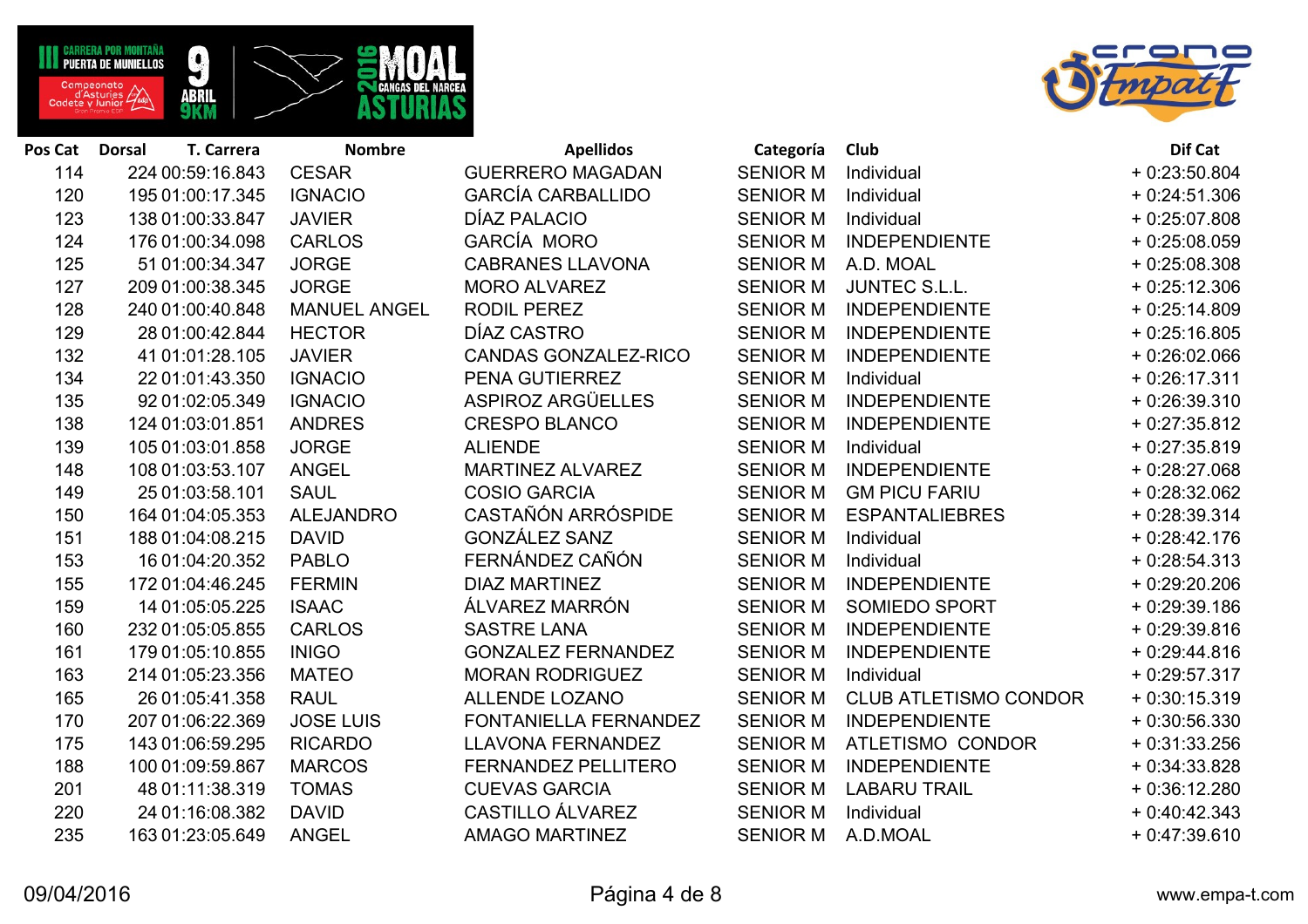|         | CARRERA POR MONTAÑA<br>$\boldsymbol{Q}$<br><b>PUERTA DE MUNIELLOS</b><br>Campeonato<br>d'Asturies<br>Cadete y Junior<br>ABRIL<br><b>9</b> KM | <b>CANGAS DEL NARCI</b> |                             |                 |                              |                |
|---------|----------------------------------------------------------------------------------------------------------------------------------------------|-------------------------|-----------------------------|-----------------|------------------------------|----------------|
| Pos Cat | T. Carrera<br><b>Dorsal</b>                                                                                                                  | <b>Nombre</b>           | <b>Apellidos</b>            | Categoría       | Club                         | Dif Cat        |
| 240     | 190 01:41:43.432                                                                                                                             | <b>JUAN</b>             | <b>FERNANDEZ LLAMES</b>     | <b>SENIOR M</b> | A.D.MOAL                     | $+1:06:17.393$ |
|         |                                                                                                                                              |                         |                             |                 |                              |                |
|         |                                                                                                                                              |                         | <b>SENIOR FEM</b>           |                 |                              |                |
| 48      | 58 00:50:59.935                                                                                                                              | <b>LORENA</b>           | <b>AUMENTE PÉREZ</b>        | <b>SENIOR F</b> | <b>TEAM TAXUS</b>            | $+0.00:00.000$ |
| 70      | 57 00:54:31.831                                                                                                                              | <b>ADRIANA</b>          | <b>FERNÁNDEZ LORENCES</b>   | <b>SENIOR F</b> | <b>G.M LA PATANA</b>         | $+0.03:31.896$ |
| 93      | 186 00:56:53.087                                                                                                                             | <b>VANESSA</b>          | <b>GARCÍA FERNÁNDEZ</b>     | <b>SENIOR F</b> | C.D. RELIEVE                 | $+0.05:53.152$ |
| 103     | 55 00:58:14.040                                                                                                                              | <b>ISABEL</b>           | <b>VIEJO LÓPEZ</b>          | <b>SENIOR F</b> | <b>CORRE CON ELLAS</b>       | $+0.07:14.105$ |
| 112     | 159 00:58:58.850                                                                                                                             | <b>TANIA</b>            | <b>SAUCEDO VERDASCO</b>     | <b>SENIOR F</b> | <b>CLUB ATLETISMO CONDOR</b> | $+0.07:58.915$ |
| 115     | 84 00:59:23.841                                                                                                                              | <b>LAURA</b>            | <b>VÉLEZ FERNÁNDEZ</b>      | <b>SENIOR F</b> | Individual                   | $+0.08:23.906$ |
| 117     | 59 01:00:04.362                                                                                                                              | <b>SANDRA</b>           | PATALLO ALVAREZ             | <b>SENIOR F</b> | <b>TINEO ATLETISMO</b>       | $+0.09:04.427$ |
| 122     | 9 01:00:26.844                                                                                                                               | <b>PAULA</b>            | SUAREZ DE PUGA CANOSA       | <b>SENIOR F</b> | <b>INDEPENDIENTE</b>         | $+0.09:26.909$ |
| 130     | 153 01:00:59.850                                                                                                                             | <b>FRANCISCO</b>        | <b>RIERA RODRIGUEZ</b>      | <b>SENIOR F</b> | <b>INDEPENDIENTE</b>         | $+0.09:59.915$ |
| 131     | 122 01:01:14.346                                                                                                                             | <b>CRISTINA</b>         | <b>ALVAREZ COPANO</b>       | <b>SENIOR F</b> | <b>INDEPENDIENTE</b>         | $+0:10:14.411$ |
| 133     | 252 01:01:43.348                                                                                                                             | <b>PAULA</b>            | <b>MENENDEZ FERNANDEZ</b>   | <b>SENIOR F</b> | A.D. MOAL                    | $+0.10:43.413$ |
| 136     | 198 01:02:45.851                                                                                                                             | <b>TACHI DAYANA</b>     | <b>GONZALEZ AGUILAR</b>     | <b>SENIOR F</b> | <b>ADN ASTUR</b>             | $+0:11:45.916$ |
| 141     | 8 01:03:19.851                                                                                                                               | <b>LIDIA</b>            | <b>GONZALEZ LORENZO</b>     | <b>SENIOR F</b> | <b>NORTESUR</b>              | $+0.12:19.916$ |
| 142     | 263 01:03:22.350                                                                                                                             | <b>EVA</b>              | RODRÍGUEZ PONTIGO           | <b>SENIOR F</b> | <b>INDEPENDIENTE</b>         | $+0.12:22.415$ |
| 144     | 121 01:03:39.851                                                                                                                             | <b>CARMEN</b>           | <b>CRESPO LEGAZPI</b>       | <b>SENIOR F</b> | <b>INDEPENDIENTE</b>         | $+0.12:39.916$ |
| 145     | 162 01:03:43.205                                                                                                                             | <b>SILVIA</b>           | <b>ZAPATA COTO</b>          | <b>SENIOR F</b> | <b>CORRE CON ELLAS</b>       | $+0.12:43.270$ |
| 147     | 109 01:03:52.855                                                                                                                             | <b>BELEN</b>            | <b>GUTIERREZ RODRIGUEZ</b>  | <b>SENIOR F</b> | <b>INDEPENDIENTE</b>         | $+0.12:52.920$ |
| 154     | 187 01:04:43.104                                                                                                                             | <b>CECILIA</b>          | <b>GONZALEZ ALVAREZ</b>     | <b>SENIOR F</b> | Individual                   | $+0:13:43.169$ |
| 162     | 178 01:05:11.245                                                                                                                             | <b>REBECA</b>           | <b>GARCIA RUBIO</b>         | <b>SENIOR F</b> | <b>INDEPENDIENTE</b>         | $+0:14:11.310$ |
| 166     | 270 01:05:46.856                                                                                                                             | <b>MÓNICA</b>           | MARTÍNEZ GARCÍA             | <b>SENIOR F</b> | Individual                   | $+0:14:46.921$ |
| 167     | 56 01:05:47.310                                                                                                                              | <b>BRENDA</b>           | <b>CABO DIAZ</b>            | <b>SENIOR F</b> | Individual                   | $+0.14:47.375$ |
| 169     | 151 01:06:09.356                                                                                                                             | <b>MARÍA</b>            | PEÑA GARCÍA                 | <b>SENIOR F</b> | <b>INDEPENDIENTE</b>         | $+0.15.09.421$ |
| 172     | 192 01:06:44.118                                                                                                                             | <b>JULIA</b>            | <b>GONZALEZ FONTANELLAS</b> | <b>SENIOR F</b> | <b>BURNTORUN</b>             | $+0:15:44.183$ |
| 174     | 96 01:06:58.861                                                                                                                              | <b>ADRIANA</b>          | <b>FERNANDEZ CABAL</b>      | <b>SENIOR F</b> | <b>CLUB ATLETISMO CONDOR</b> | $+0.15.58.926$ |
| 176     | 269 01:07:02.245                                                                                                                             | <b>SONIA</b>            | MARTÍNEZ AMAGO              | <b>SENIOR F</b> | Individual                   | $+0.16:02.310$ |
| 177     | 44 01:07:08.359                                                                                                                              | <b>YOANA</b>            | PRESEDO DÍAZ                | <b>SENIOR F</b> | A.D.MOAL                     | $+0.16.08.424$ |
| 178     | 98 01:07:08.360                                                                                                                              | <b>PATRICIA</b>         | <b>CADENAS</b>              | <b>SENIOR F</b> | A.D.MOAL                     | $+0.16:08.425$ |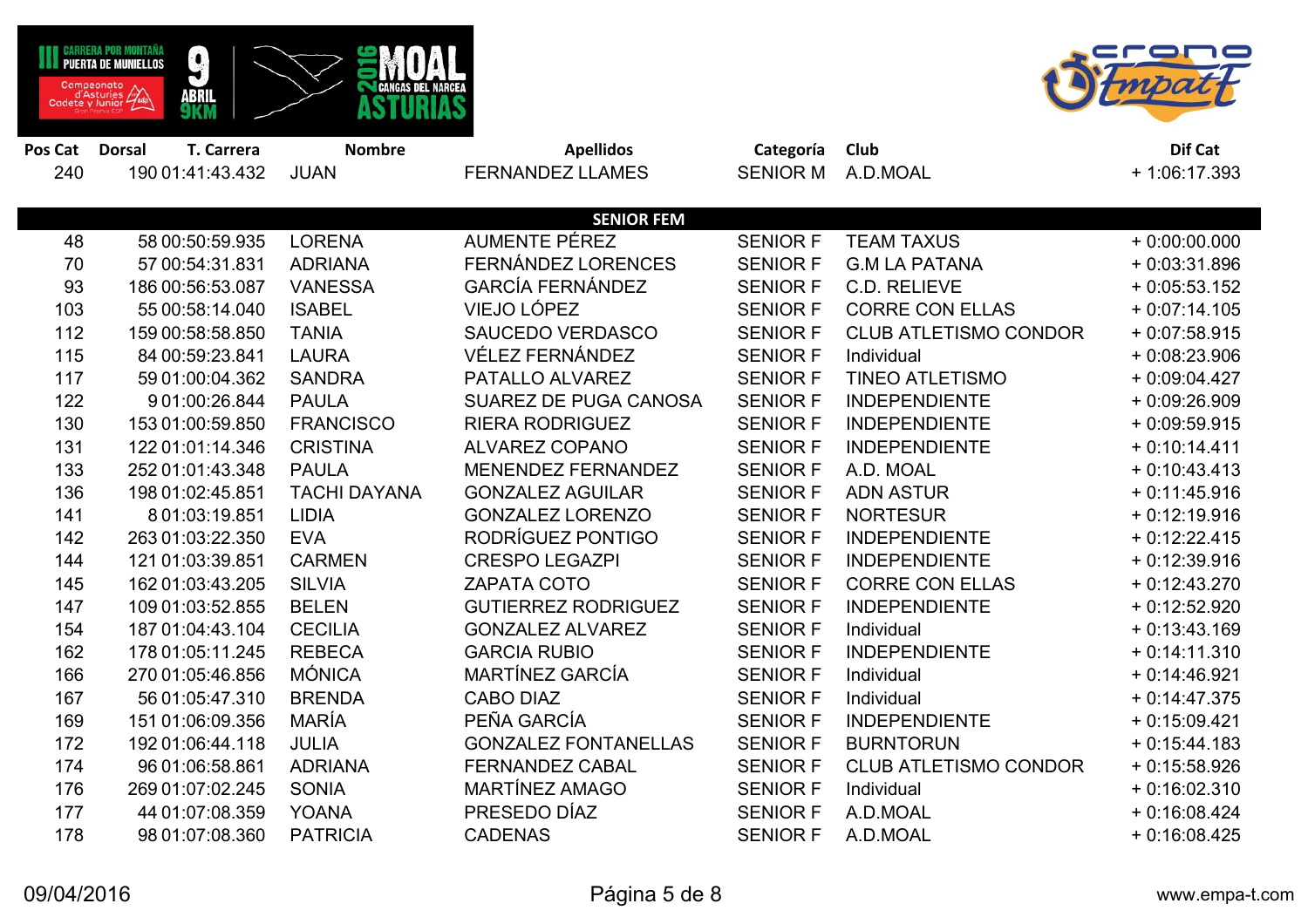



| Pos Cat | T. Carrera<br><b>Dorsal</b> | <b>Nombre</b>   | <b>Apellidos</b>           | Categoría       | Club                      | Dif Cat           |
|---------|-----------------------------|-----------------|----------------------------|-----------------|---------------------------|-------------------|
| 179     | 3 01:07:48.359              | <b>GRACIELA</b> | FERNÁNDEZ GARCÍA           | <b>SENIOR F</b> | <b>INDEPENDIENTE</b>      | $+0.16:48.424$    |
| 180     | 262 01:08:05.364            | <b>CRISTINA</b> | <b>GARCÍA CASTRO</b>       | <b>SENIOR F</b> | <b>INDEPENDIENTE</b>      | $+0.17:05.429$    |
| 185     | 218 01:09:18.325            | <b>NORMA</b>    | PARDO VAQUERO              | <b>SENIOR F</b> | Individual                | $+0.18.18.390$    |
| 186     | 76 01:09:34.312             | <b>SOLIMA</b>   | <b>BLANCO LÓPEZ</b>        | <b>SENIOR F</b> | Individual                | $+0.18:34.377$    |
| 189     | 20 01:09:59.868             | <b>ISABEL</b>   | FERNÁNDEZ CARLOS           | <b>SENIOR F</b> | <b>INDEPENDIENTE</b>      | $+0.18:59.933$    |
| 190     | 45 01:10:16.368             | <b>YARA</b>     | FERNÁNDEZ IGLESIAS         | <b>SENIOR F</b> | <b>INDEPENDIENTE</b>      | $+0.19:16.433$    |
| 192     | 64 01:10:19.865             | <b>MARTA</b>    | GONZÁLEZ FERNÁNDEZ         | <b>SENIOR F</b> | Individual                | $+0.19:19.930$    |
| 194     | 39 01:10:41.314             | <b>ANGELA</b>   | <b>ALVAREZ CASTELLANOS</b> | <b>SENIOR F</b> | SOMIEDO SPORT             | $+0.19:41.379$    |
| 196     | 117 01:10:49.369            | <b>ANA</b>      | DEL VALLE CEÑAL            | <b>SENIOR F</b> | <b>CD XENDASTUR</b>       | $+0.19:49.434$    |
| 197     | 87 01:11:08.871             | <b>MARIA</b>    | <b>FONSECA FERNANDEZ</b>   | <b>SENIOR F</b> | Individual                | $+0.20:08.936$    |
| 199     | 54 01:11:30.065             | <b>INES</b>     | <b>ARIAS GARCIA</b>        | <b>SENIOR F</b> | <b>GM CUMBRE LLANGREU</b> | $+0.20:30.130$    |
| 206     | 120 01:12:01.370            | <b>DIANA</b>    | ALONSO RODRÍGUEZ           | <b>SENIOR F</b> | <b>VEGGIERUNNERS</b>      | $+0.21:01.435$    |
| 210     | 83 01:12:10.122             | <b>MARTA</b>    | SOBERADO HOYOS             | <b>SENIOR F</b> | <b>CORRE CON NOSOTRAS</b> | $+0.21:10.187$    |
| 211     | 47 01:12:10.369             | <b>ALICIA</b>   | DÍAZ RODRÍGUEZ             | <b>SENIOR F</b> | <b>INDEPENDIENTE</b>      | $+0.21:10.434$    |
| 213     | 42 01:12:56.121             | <b>REBECA</b>   | <b>FERNANDEZ CORREA</b>    | <b>SENIOR F</b> | <b>INDEPENDIENTE</b>      | $+0.21:56.186$    |
| 214     | 46 01:12:57.405             | <b>INÉS</b>     | DÍAZ RODRÍGUEZ             | <b>SENIOR F</b> | <b>INDEPENDIENTE</b>      | $+0.21:57.470$    |
| 216     | 18 01:13:18.405             | <b>PAMELA</b>   | <b>DA SILVA TEIXEIRA</b>   | <b>SENIOR F</b> | <b>GM CUMBRE LLANGREU</b> | $+0.22:18.470$    |
| 218     | 264 01:14:57.874            | <b>RAQUEL</b>   | LÓPEZ MARRÓN               | <b>SENIOR F</b> | Individual                | $+0.23:57.939$    |
| 219     | 250 01:16:08.127            | <b>KATIA</b>    | PEREZ LLANO                | <b>SENIOR F</b> | Individual                | $+0.25:08.192$    |
| 221     | 79 01:16:12.465             | <b>MARTA</b>    | <b>FERNANDEZ LAGO</b>      | <b>SENIOR F</b> | <b>INDEPENDIENTE</b>      | $+0.25:12.530$    |
| 222     | 157 01:16:12.879            | <b>PAULA</b>    | <b>FERNANDEZ POVEDA</b>    | <b>SENIOR F</b> |                           | $4 + 0:25:12.944$ |
| 223     | 258 01:16:53.128            | <b>BEGOÑA</b>   | SOBERADO CORAO             | <b>SENIOR F</b> | Individual                | $+0.25:53.193$    |
| 224     | 107 01:18:02.881            | <b>OLGA</b>     | <b>VAELLO</b>              | <b>SENIOR F</b> | Individual                | $+0.27:02.946$    |
| 227     | 145 01:18:54.883            | <b>SANDRA</b>   | <b>GARCIA MARTIN</b>       | <b>SENIOR F</b> | <b>UNAAUNA</b>            | $+0.27:54.948$    |
| 228     | 146 01:18:54.884            | <b>ANDREA</b>   | <b>FERNANDEZ MENENDEZ</b>  | <b>SENIOR F</b> | <b>INDEPENDIENTE</b>      | $+0.27:54.949$    |
| 229     | 158 01:18:58.410            | <b>PATRICIA</b> | <b>BOLAÑO GONZALEZ</b>     | <b>SENIOR F</b> | Individual                | $+0.27:58.475$    |
| 234     | 161 01:23:05.391            | <b>PATRICIA</b> | <b>CABELLO IGLESIAS</b>    | <b>SENIOR F</b> | <b>INDEPENDIENTE</b>      | $+0.32:05.456$    |
| 239     | 93 01:30:26.673             | <b>NOEMI</b>    | <b>TOMILLO ZAPATA</b>      | <b>SENIOR F</b> | Individual                | $+0.39:26.738$    |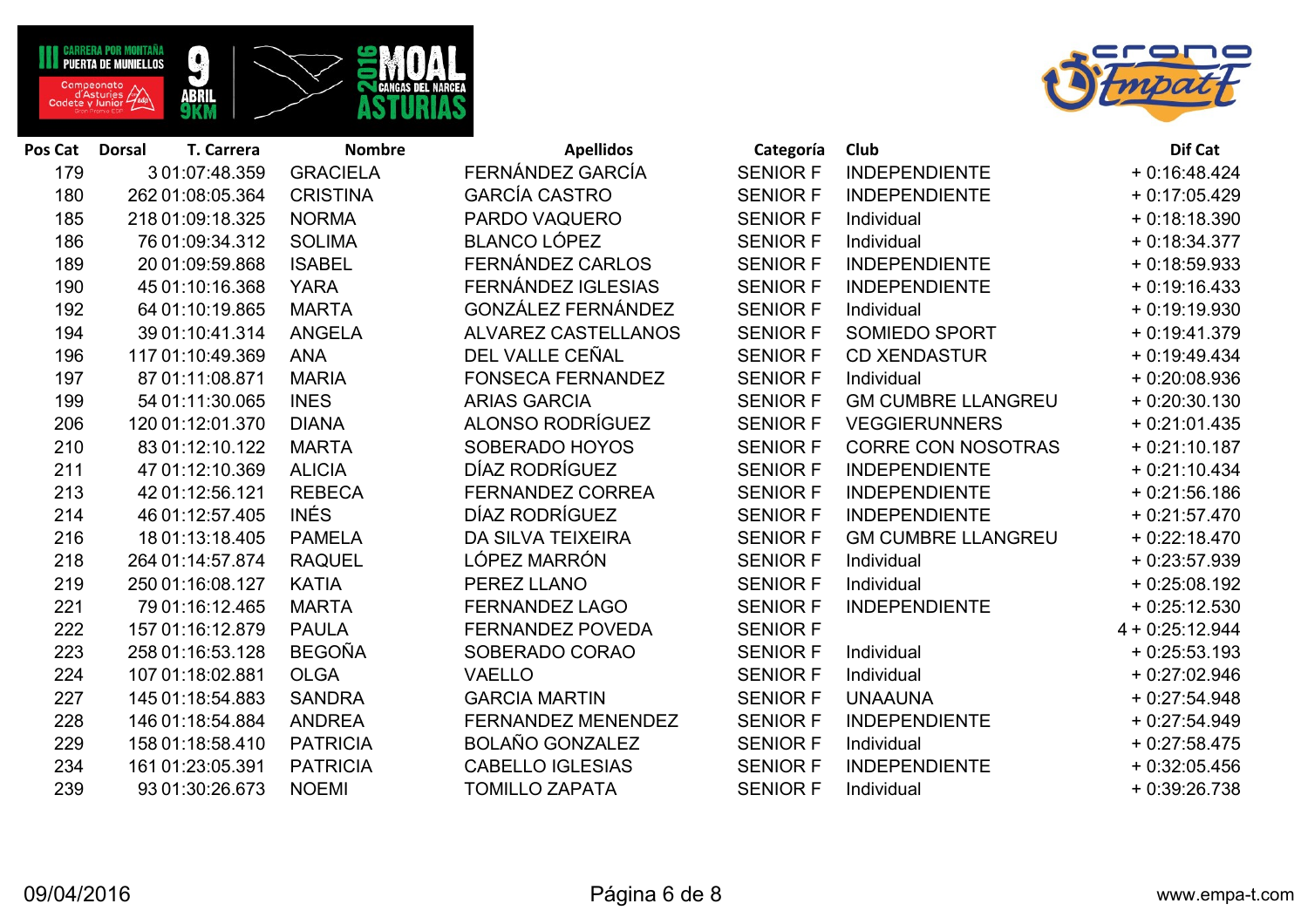|                | MONTANA<br><b>PUERTA DE MUNIELLOS</b><br>Campeonato<br>d'Asturies<br>Cadete y Junior | $\mathbf{r}$<br>ABRIL<br><b>9</b> KM | <b>ETMI CANGAS DEL NARCE</b> |                                                |                                     | O              |
|----------------|--------------------------------------------------------------------------------------|--------------------------------------|------------------------------|------------------------------------------------|-------------------------------------|----------------|
| Pos Cat        | <b>Dorsal</b>                                                                        | T. Carrera                           | <b>Nombre</b>                | <b>Apellidos</b>                               | Categoría<br>Club                   | Dif Cat        |
|                |                                                                                      |                                      |                              | <b>VETERANOS A MAS</b>                         |                                     |                |
| 6              |                                                                                      | 33 00:41:59.055                      | <b>CARLOS</b>                | FERNANDEZ MENDEZ                               | VETERANOSA.D.MOAL                   | $+0:00:00.000$ |
| $\overline{7}$ |                                                                                      | 34 00:42:05.804                      | <b>ALFONSO</b>               | VAZQUEZ ALVAREZ                                | VETERANOSIndividual                 | $+0:00:06.749$ |
| 8              |                                                                                      | 169 00:42:12.306                     | <b>WILLIAM</b>               | <b>LLORIS PEREZ</b>                            | VETERANOSPILOÑA DEPORTE             | $+0:00:13.251$ |
| 15             |                                                                                      | 253 00:43:53.825                     | <b>JOSE LUIS</b>             | <b>GONZALEZ GONZALEZ</b>                       | VETERANOSCLUB ATLETISMO NARCEA      | $+0:01:54.770$ |
| 18             |                                                                                      | 123 00:45:08.063                     | <b>DAVID</b>                 | FLÓREZ DE LA SIERRA                            | <b>VETERANOSIndividual</b>          | $+0.03:09.008$ |
| 19             |                                                                                      | 30 00:45:10.311                      | <b>VICTOR</b>                | <b>FERNANDEZ MENENDEZ</b>                      | VETERANOSINDEPENDIENTE              | $+0.03:11.256$ |
| 20             |                                                                                      | 35 00:45:45.773                      | <b>ARMANDO</b>               | <b>DOMINGUEZ DUCE</b>                          | VETERANOSINDEPENDIENTE              | $+0.03:46.718$ |
| 26             |                                                                                      | 272 00:47:18.865                     | <b>JUAN CARLOS</b>           | <b>GARCIA PRESNO</b>                           | <b>VETERANOSAL TROTE SOTRONDIO</b>  | $+0.05:19.810$ |
| 35             |                                                                                      | 271 00:49:57.824                     | <b>JOSÉ LUIS</b>             | MARTÍNEZ AMAGO                                 | <b>VETERANOSIndividual</b>          | $+0.07:58.769$ |
| 38             |                                                                                      | 134 00:50:18.821                     | <b>GONZALO</b>               | <b>GONZÁLEZ AZCARATE</b>                       | VETERANOSACA                        | $+0.08:19.766$ |
| 40             |                                                                                      | 135 00:50:25.072                     | <b>FERNANDO</b>              | <b>BRAÑA GARCIA</b>                            | <b>VETERANOSIndividual</b>          | $+0.08:26.017$ |
| 45             |                                                                                      | 275 00:50:48.077                     | <b>RUBÉN</b>                 | MENÉNDEZ RODRÍGUEZ                             | VETERANOSIndividual                 | $+0.08:49.022$ |
| 47             |                                                                                      | 102 00:50:55.078                     | <b>RENE</b>                  | <b>BARAGAÑO BLANCO</b>                         | <b>VETERANOSIndividual</b>          | $+0.08:56.023$ |
| 52             |                                                                                      | 115 00:51:15.823                     | <b>CESAR</b>                 | <b>BARON BAZ</b>                               | VETERANOSCAMARGO RIA DEL CARMEN     | $+0.09:16.768$ |
| 55             |                                                                                      | 225 00:52:00.827                     | <b>JOSE ANTONIO</b>          | <b>OREA MARTINEZ</b>                           | <b>VETERANOSTOUS PA TOUS</b>        | $+0:10:01.772$ |
| 60             |                                                                                      | 184 00:52:47.332                     | <b>MARCO ANTONIO</b>         | <b>GARCIA JUNCO</b>                            | VETERANOSIndividual                 | $+0.10:48.277$ |
| 63             |                                                                                      | 127 00:53:09.328                     | <b>RUBEN</b>                 | <b>ALVAREZ MENENDEZ</b>                        | <b>VETERANOSAVIENTU SOLORUNNERS</b> | $+0:11:10.273$ |
| 68             |                                                                                      | 80 00:53:46.081                      | <b>JUAN ANTONIO</b>          | DE LA BELDA TRUJILLO                           | <b>VETERANOSIndividual</b>          | $+0:11:47.026$ |
| 72             |                                                                                      | 118 00:54:39.081                     | <b>PABLO</b>                 | <b>BETOLAZA ALVAREZ</b>                        | <b>VETERANOSCHATARRA RACING</b>     | $+0.12:40.026$ |
| 73             |                                                                                      | 63 00:54:45.082                      | <b>MARCOS</b>                | <b>CORDERA ROZA</b>                            | VETERANOSGRUPO MONTAÑA LLAMAELLO    | $+0.12:46.027$ |
| 77             |                                                                                      | 101 00:55:13.083                     | <b>JOSE MIGUEL</b>           | DÍAZ LÓPEZ                                     | VETERANOSRUN04                      | $+0:13:14.028$ |
| 78             |                                                                                      | 279 00:55:16.055                     | <b>LUIS</b>                  | <b>LOPEZ PEREZ</b>                             | VETERANOSINDEPENDIENTE              | $+0:13:17.000$ |
| 90             |                                                                                      | 242 00:56:36.336                     | <b>JAIME</b>                 | MADARIAGA UNCETA-BARRENIVETERANOSINDEPENDIENTE |                                     | $+0:14:37.281$ |
| 96             |                                                                                      | 208 00:57:02.086                     | <b>JORGE</b>                 | <b>GARCÍA RODRIGUEZ</b>                        | VETERANOSIndividual                 | $+0:15:03.031$ |
| 97             |                                                                                      | 238 00:57:03.837                     | <b>SERGIO</b>                | <b>BOTO RODRIGUEZ</b>                          | VETERANOSINDEPENDIENTE              | $+0:15:04.782$ |
| 98             |                                                                                      | 2 00:57:26.838                       | <b>DANIEL</b>                | FÍNEZ MARTÍNEZ                                 | VETERANOSINDEPENDIENTE              | $+0:15:27.783$ |
| 100            |                                                                                      | 144 00:57:55.085                     | <b>JOSE MIGUEL</b>           | <b>ECHEVERRIA SUAREZ</b>                       | <b>VETERANOSIndividual</b>          | $+0.15:56.030$ |
| 107            |                                                                                      | 203 00:58:31.085                     | <b>JESÚS JAVIER</b>          | FERRERO FERNÁNDEZ                              | <b>VETERANOSRUN04</b>               | $+0.16.32.030$ |